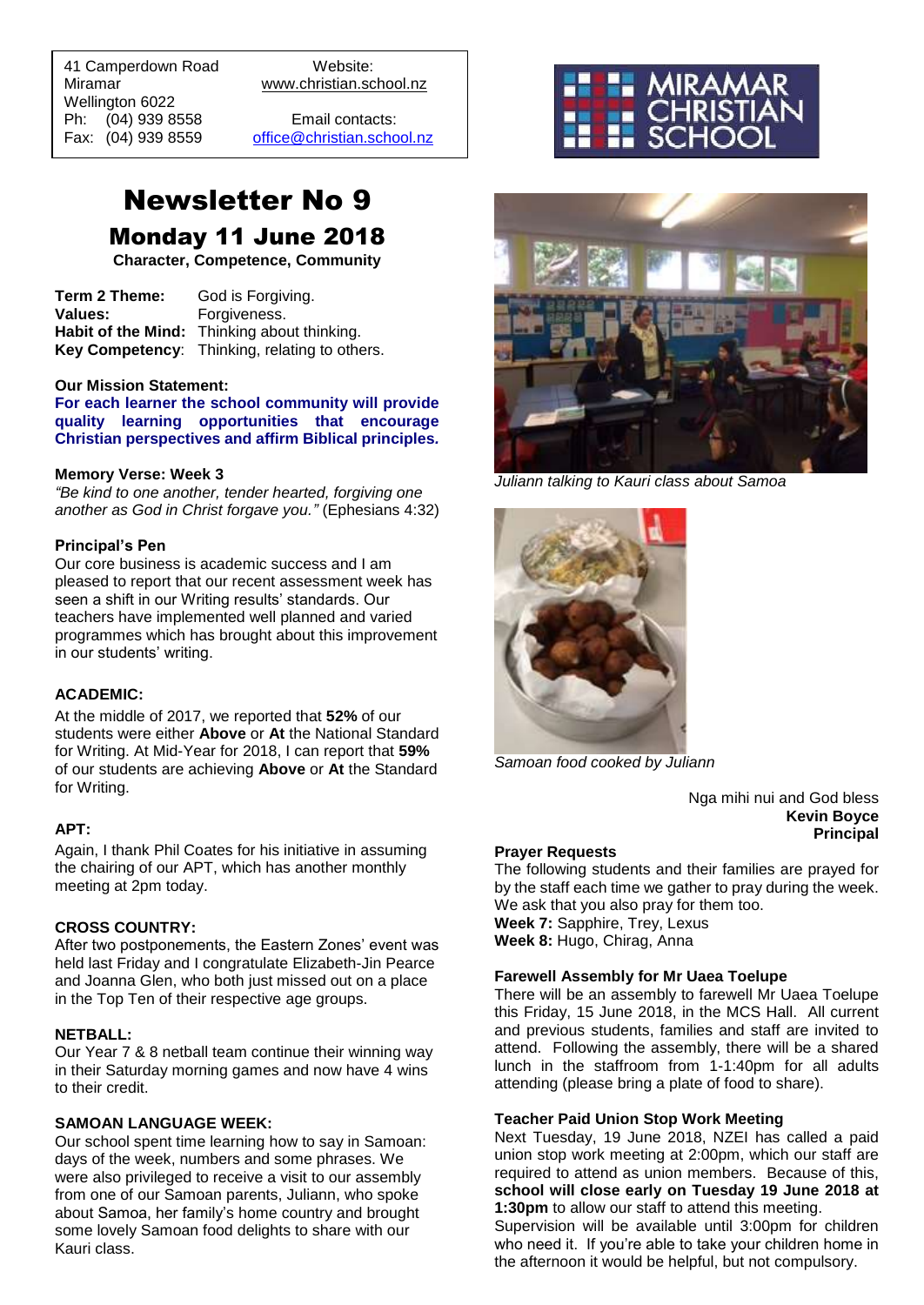## **Parent Interview Nights – Mon 2 & Tues 3 July**

On Monday 2 and Tuesday 3 July you will have a chance to discuss your child's progress. On the Friday before the meetings (29 June) you will be given a report which will tell you how your child is doing. If you have some questions about your child's learning, please feel free to ask your child's teacher during your interview to discuss your concerns. Importantly, if something has changed at home, e.g. a parent is starting night shift work, or there is a death of a close family member, please let us know.

#### **Fundraiser – Entertainment Membership**

Your purchase of an Entertainment Membership supports Miramar Christian School by contributing to our fundraising. Help us achieve our goal by sharing the following link with your Friends and Family:

[https://www.entertainmentbook.co.nz/orderbooks/104x3](https://www.entertainmentbook.co.nz/orderbooks/104x302) [02.](https://www.entertainmentbook.co.nz/orderbooks/104x302) **We only need one more membership to be sold for this fundraiser to be a success** - thanks for your support!

## **2018 Invoices**

**Class Costs** – these invoices are now **OVERDUE.** We are waiting for **5 families** to either pay in full or set up a regular payment. We ask that you do this as soon as possible please.

**Term 1 PE Programme** – these invoices were sent home last Monday and **payment is due on 20 June 2018** please**.**

## **Otago Problem Challenge:**

The number 6 has exactly four factors: 1, 2, 3 and 6. What is the smallest number bigger than 10 which has exactly four factors?

**Answer from last newsletter**: The cost of an adult fare is \$15.

## **Matariki – The Maori New Year**

Te Papa are celebrating Matariki from Friday 15 June to Sunday 24 June 2018. They are offering free family friendly events you may be interested in taking your children to. For more information [www.tepapa.govt.nz](http://www.tepapa.govt.nz/)

## **St Catherine's College – Open Evening**

**When:** Monday 11 June 2018 **Time:** 6:30pm-8:00pm **Where:** 14 Upper Bourke Street, Kilbirnie For Year 8 girls and parents. Come look around our wonderful college, meet the staff and students and enjoy a light supper provided by our PTA. Any questions, please contact us on 04 939 8988 or email us at [office@stcatherinescollege.school.nz.](mailto:office@stcatherinescollege.school.nz)

## **Wellington East Girls College Open Afternoon/Evening**

**When:** Thursday 14 June 2018 **Time:** 2:30pm-4:30pm or 6:00pm-8:00pm **Where:** School Hall, Austin Street, Mount Victoria For Year 8 girls and parents. We take pride in our open evening for Year 8s, where we showcase our students and their work. WEGC Open Evening gives parents and students the opportunity to get a feel for the culture of the school and the subjects offered. There are classrooms set up with experiments and samples of student work, musical groups performing in the corridors, dramatic performances in the Drama Room and much more. Dozens of students volunteer to work

in labs and be tour guides and are available to answer your questions about our school. Any questions, please contact us on 04 385 8514, or email us at [wegc@wegc.school.nz.](mailto:wegc@wegc.school.nz)



# SCHOOL DIARY

| <b>Every Mon</b>      | Principal's Assembly, 2:30pm                |
|-----------------------|---------------------------------------------|
| <b>Every Tue/Thur</b> | <b>Wheels Day</b>                           |
| <b>Every Tues</b>     | Guitar Music Lessons, 9:30am - 1:30pm       |
| <b>Every Wed</b>      | Subway ordered lunch (optional)             |
| <b>Every Wed</b>      | Prayer Group, School Hall, 2.20pm           |
| <b>Every Thurs</b>    | Technicraft (Yrs 7-8)                       |
| <b>Every Fri</b>      | Piano Music Lessons, 8:30am - 1:30pm        |
| <b>Every Sun</b>      | 10am Gateway Baptist Church - all welcome   |
| June                  |                                             |
| Monday 11             | APT Mtg, 2pm, Rm 4                          |
| Monday 11             | St Caths Open Evening, 6:30-8pm             |
| Wednesday 13          | ICAS - Spelling                             |
| Wednesday 13          | Swimming                                    |
| Thursday 14           | ICAS - Writing                              |
| Thursday 14           | WEGC Open Day, 2:30-4:30pm or 6-8pm         |
| Monday 18             | BoT Mtg, 6:30pm, Rm 4                       |
| Tuesday 19            | Teachers Union Meeting p.m. - School Closed |
| Wednesday 20          | Swimming                                    |
| Friday 22             | Scholastic Issue 3 orders close             |
| Wednesday 27          | Swimming                                    |
| Friday 29             | Mufti Day - gold coin donatin               |
| Friday 29             | <b>ICAS</b> Science                         |
| July                  |                                             |
| Monday 2              | APT Mtg, 2pm, Rm 4                          |
| Monday 2              | Parent/Teacher Interviews from 2pm          |
| Tuesday 3             | Parent/Teacher Interviews from 3pm          |
| Friday 6              | End of Term 2 (3pm finish)                  |
| Friday 13             | Scholastic Issue 4 orders close             |
| Monday 23             | Term 3 starts                               |

#### **Primary Years Toolbox Course (5 – 9 years) What you will learn**

In six sessions, typically run over six weeks, the Primary Years Toolbox will support you to develop a strong and loving bond with your child, and build your confidence as a parent/caregiver. This Toolbox covers a range of topics, including the importance of love and connection, different parenting styles, understanding your child and their big feelings, discipline, boundaries, play and lots more.